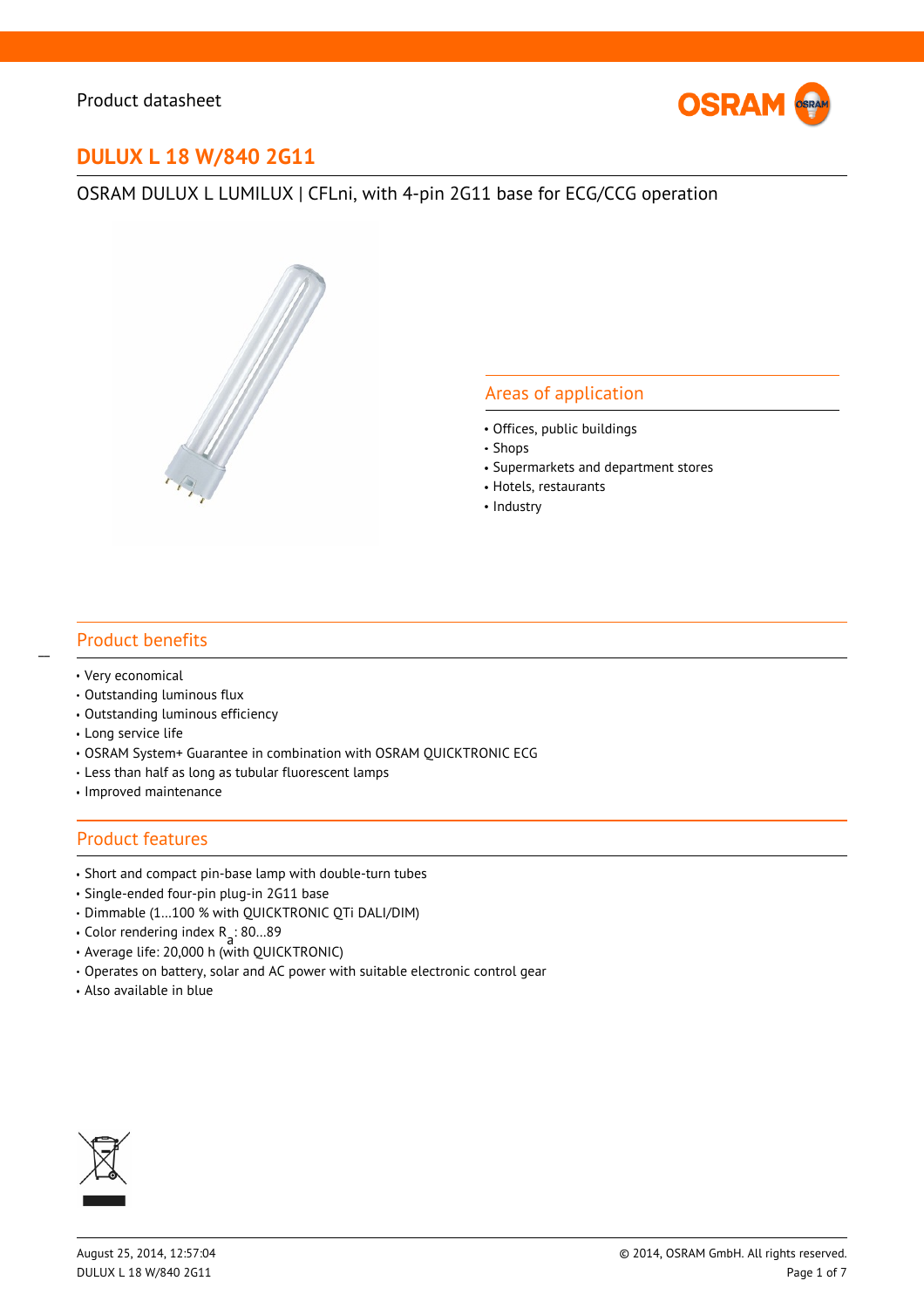# Technical data

#### **Electrical data**

| <b>Nominal wattage</b>    | 18.00 W      |
|---------------------------|--------------|
| Rated wattage             | 18.00 W      |
| <b>Energy consumption</b> | 20 kWh/1000h |

#### **Photometrical data**

| <b>Nominal luminous flux</b>  | 1200 lm                   |
|-------------------------------|---------------------------|
| <b>Rated luminous flux</b>    | 1200 lm                   |
| <b>Color temperature</b>      | 4000 K                    |
| Light color                   | 840                       |
| Light color as per EN 12464-1 | <b>LUMILUX Cool White</b> |
| Color rendering index Ra      | 8089                      |
| Luminous flux at 25 °C        | 1200 lm                   |
| Rated LLMF at 4,000 h         | 0.90                      |
| Rated LLMF at 6,000 h         | 0.88                      |
| Rated LLMF at 8,000 h         | 0.86                      |
| Rated LLMF at 12,000 h        | 0.84                      |
| Rated LLMF at 16,000 h        | 0.81                      |
| Rated LLMF at 20,000 h        | 0.80                      |
| Luminance                     | $2.1$ cd/cm <sup>2</sup>  |
| Color rendering group         | 1B                        |

 $\overline{a}$ 

# **Dimensions & weight**





Product line drawing example as Base

#### **Overall length** 217.0 mm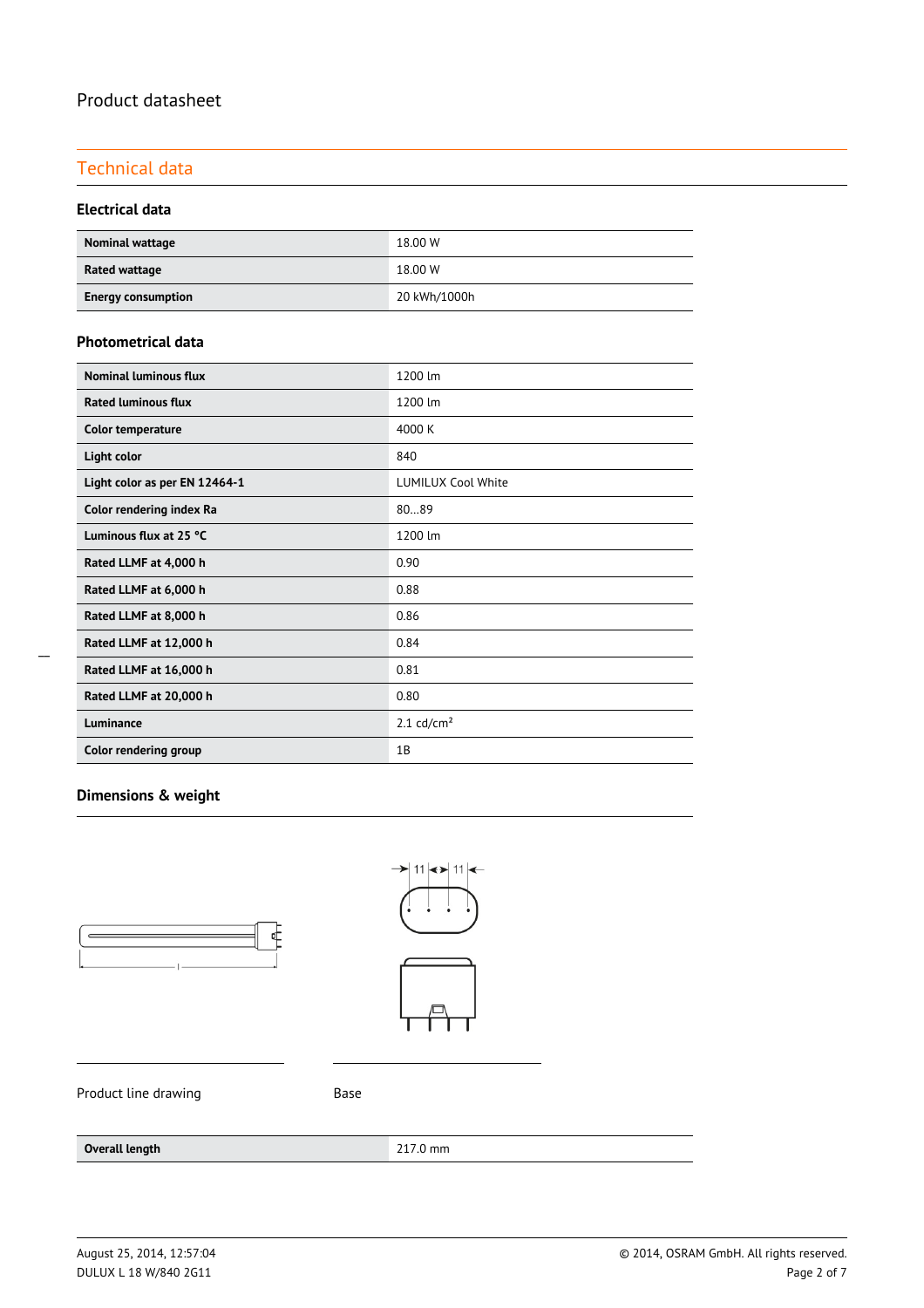| <b>Product weight</b>                       | 55.00 $q$ |
|---------------------------------------------|-----------|
| <b>Tube diameter</b>                        | $17.5$ mm |
| Length                                      | 217.0 mm  |
| Length acc. to IEC standard                 | $225$ mm  |
| Length with base excl. base pins/connection | 217.00 mm |

#### **Colors & materials**

| Lamp mercury content | $1./$ mg |
|----------------------|----------|
|                      |          |

#### **Temperatures**

| Rated ambient temp.w.max.luminous flux |  |
|----------------------------------------|--|

#### **Lifespan**

| Nominal lamp life time                 | 20000 h        |  |
|----------------------------------------|----------------|--|
| Rated lamp life time                   | 20000 h        |  |
| Service life                           | 13000 h $^{1}$ |  |
| Rated lamp survival factor at 2,000 h  | 0.99           |  |
| Rated lamp survival factor at 4,000 h  | 0.99           |  |
| Rated lamp survival factor at 6,000 h  | 0.99           |  |
| Rated lamp survival factor at 8,000 h  | 0.99           |  |
| Rated lamp survival factor at 12,000 h | 0.95           |  |
| Rated lamp survival factor at 16,000 h | 0.81           |  |
| Rated lamp survival factor at 20,000 h | 0.50           |  |
| <b>Operation mode LLMF/LSF</b>         | <b>HF</b>      |  |
| Lifespan                               | 20000 h $^{1}$ |  |

1) With preheat ECG

# **Additional product data**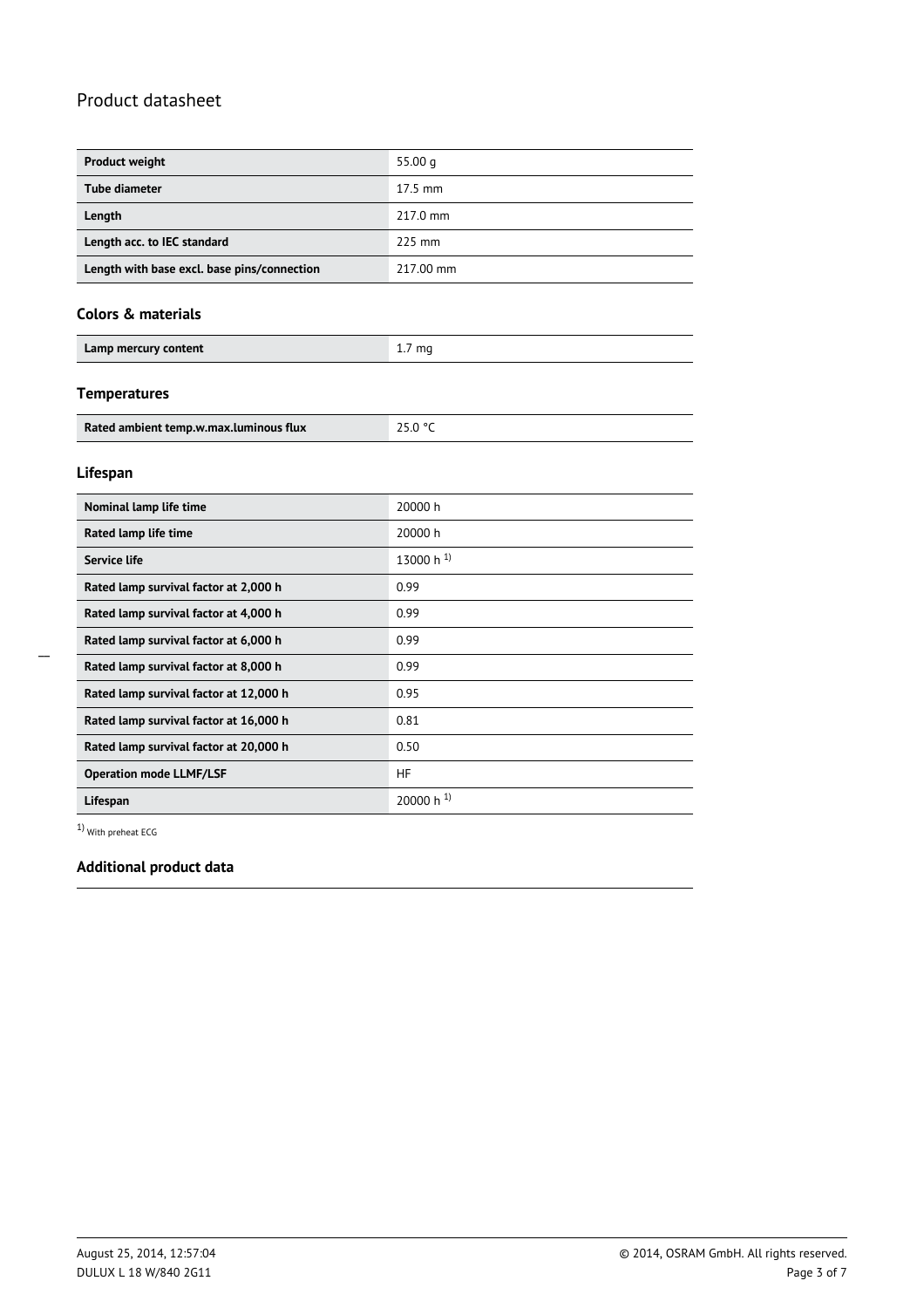

#### Spectral power distribution

| <b>Base (standard designation)</b> | 2G11                      |  |
|------------------------------------|---------------------------|--|
| Appropriate disposal acc. to WEEE  | Yes                       |  |
| Footnote only for product          | For ECG and CCG operation |  |

#### **Capabilities**

| Suitable for indoor<br>Vor<br><u>.</u> |  |
|----------------------------------------|--|

#### **Certificates & standards**

**Energy efficiency class** A A

**Country specific categorizations**

**ILCOS** FSD-18/840-E-2G11-43,9/217

# Country specific information

| <b>Product code</b> | <b>METEL code</b> | <b>SEG number</b> | <b>STK</b> number | UK Org |
|---------------------|-------------------|-------------------|-------------------|--------|
| 4050300010724       | OSRDL18840        | 8330444           | 4933880           |        |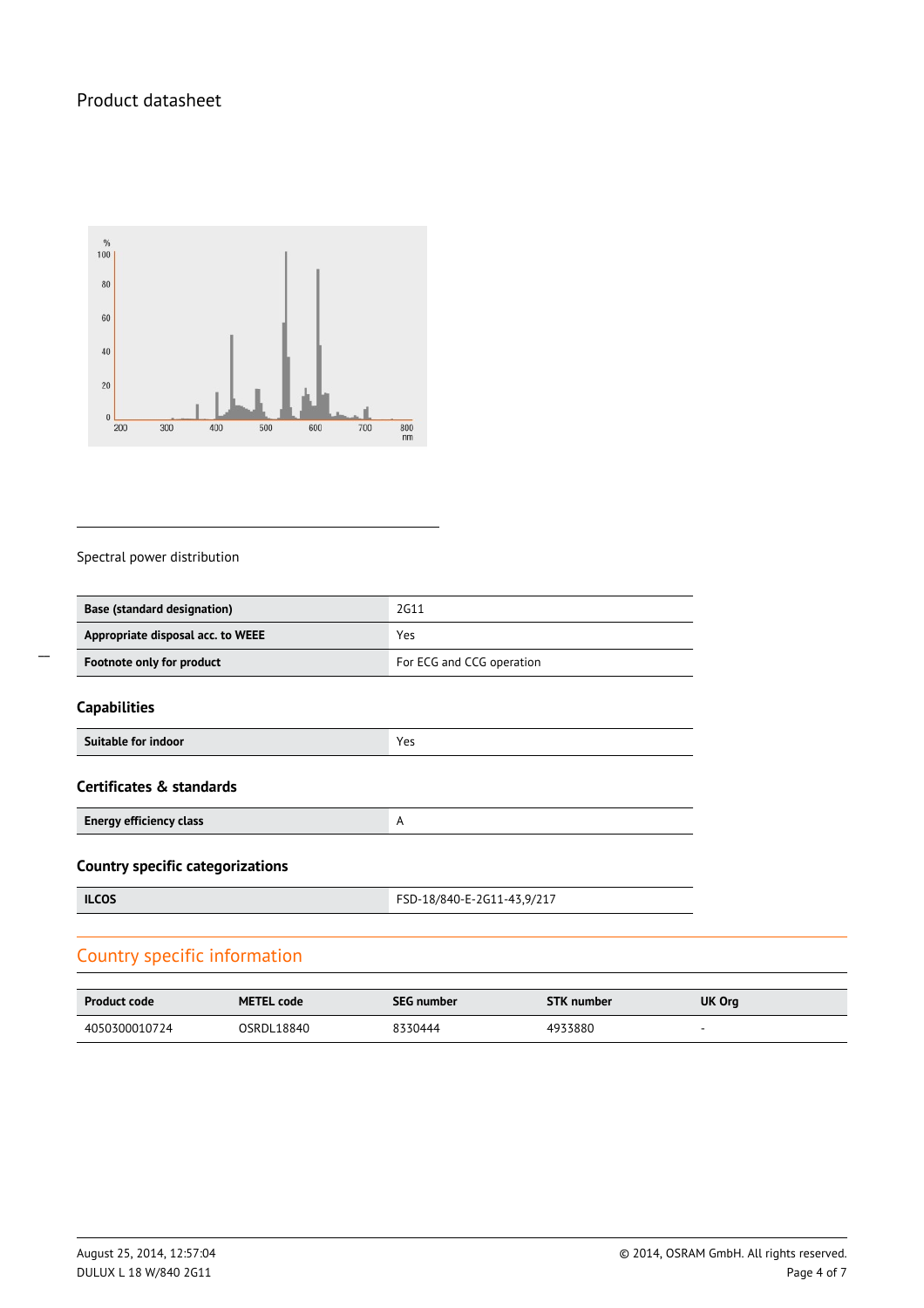#### **Product name Product name ECG EAN Nominal current Nominal wattage + Power lossLuminous flux at35 °CNumber oflighting outlets**DULUX L 18W/840 2G11 QT 1x18 DIM <sup>4008321645647</sup> 0.08 A 18.90 W 1350 lm <sup>1</sup> QT 2x18 DIM <sup>4008321645852</sup> 0.17 A 37.70 W 1350 lm <sup>2</sup> QT-ECO 1x18-24/220-240L4050300660417 0.13 A 18.00 W 1200 lm <sup>1</sup> QT-ECO 1x18-24/220-240S4050300638560 0.13 A 18.00 W 1200 lm <sup>1</sup> QTP-DL 1x18-24 <sup>4008321117861</sup> 0.085 A 18.00 W 1200 lm <sup>1</sup> QTP-DL 2x18-24 <sup>4008321117885</sup> 0.16 A 36.00 W 1200 lm <sup>2</sup> QTP-M 1x26-42 <sup>4008321329134</sup> 0.09 A 18.00 W 1150 lm <sup>1</sup> QTP-M 2x26-32 <sup>4008321329158</sup> 0.16 A 36.00 W 1150 lm <sup>2</sup> QTP-OPTIMAL 1x18-40 <sup>4008321873743</sup> 0.09 A 19.00 W 1150 lm <sup>1</sup> QTP-OPTIMAL 2x18-40 <sup>4008321873767</sup> 0.16 A 36.00 W 1150 lm <sup>2</sup> QTi 1x18 DIM <sup>4050300870601</sup> 0.08 A 19.00 W 1200 lm <sup>1</sup> QTi 2x18 DIM <sup>4050300870960</sup> 0.16 A 37.00 W 1200 lm <sup>2</sup> QTi 3x18 DIM <sup>4008321069931</sup> 0.24 A 53.60 W 1200 lm <sup>3</sup> QTi 4x18 DIM <sup>4008321070012</sup> 0.31 A 69.30 W 1200 lm <sup>4</sup> QTi DALI 1x18 DIM <sup>4050300870403</sup> 0.08 A 18.00 W 1200 lm <sup>1</sup> QTi DALI 2x18 DIM <sup>4050300870526</sup> 0.16 A 37.00 W 1200 lm <sup>2</sup> QTi DALI 3x18 DIM <sup>4008321069979</sup> 0.24 A 53.60 W 1200 lm <sup>3</sup> QTi DALI 4x18 DIM <sup>4008321070050</sup> 0.31 A 69.30 W1200 lm <sup>4</sup>

# Lamp-ECG combination (System)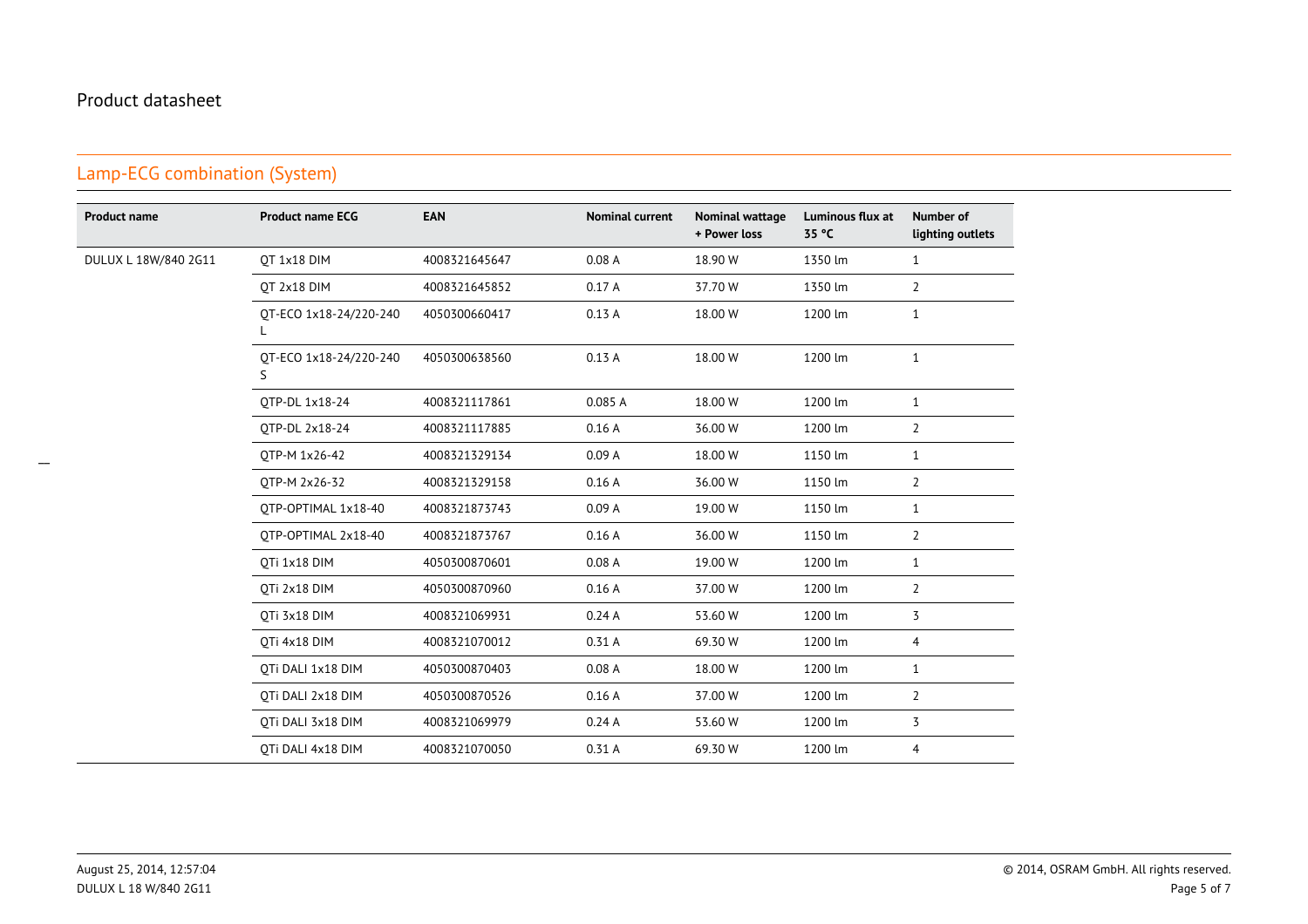

Guarantee

# Equipment / Accessories

Suitable for standard control gears and starters

Suitable for operation on electronic and conventional control gear







Circuit diagram Circuit diagram Circuit diagram



Circuit diagram